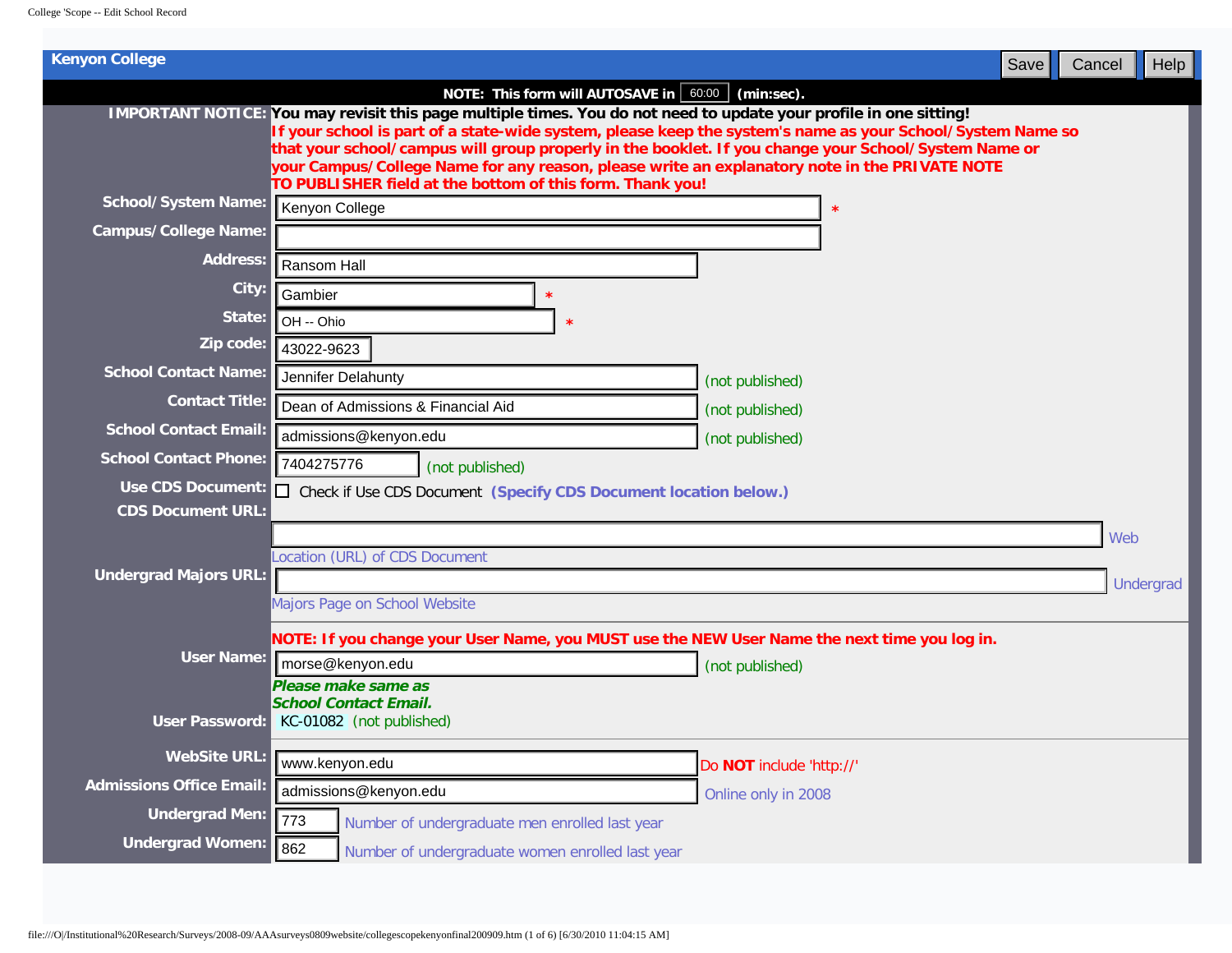College 'Scope -- Edit School Record

| Entrance Tests: V AC=ACT          |                                                                                                                       | $\triangleright$ SA=SAT Reasoning Test<br>$\Box$ AE=Academic Evaluation $\Box$ S2=SAT Subject (SAT II) | Check no more than 4<br><b>Entrance Tests. If your</b><br>school uses more than 4                                                                                                                                                                                                                                                                                                                      |  |
|-----------------------------------|-----------------------------------------------------------------------------------------------------------------------|--------------------------------------------------------------------------------------------------------|--------------------------------------------------------------------------------------------------------------------------------------------------------------------------------------------------------------------------------------------------------------------------------------------------------------------------------------------------------------------------------------------------------|--|
|                                   | $\Box$ AS=ASSET                                                                                                       | $\Box$ $SC = SCAT$                                                                                     | tests, please use **                                                                                                                                                                                                                                                                                                                                                                                   |  |
|                                   | $\Box$ AU=Audition                                                                                                    | $\Gamma$ TO=TOEFL                                                                                      | (Contact School) as your<br>fourth Test.                                                                                                                                                                                                                                                                                                                                                               |  |
|                                   | $\Box$ CO=COMPASS                                                                                                     | $\Box$ or=Other Test(s)                                                                                |                                                                                                                                                                                                                                                                                                                                                                                                        |  |
|                                   | $\Box$ CP=CPAT                                                                                                        | $\Box$ WS=Writing Sample/Essay                                                                         | NOTE: N/A cannot be<br>combined with other tests.                                                                                                                                                                                                                                                                                                                                                      |  |
|                                   | $\Box$ PF=Portfolio                                                                                                   | **=Contact School                                                                                      |                                                                                                                                                                                                                                                                                                                                                                                                        |  |
|                                   | $PS = PSAT/NMSQT$                                                                                                     | $N/A=N/A$ (Not Applicable)                                                                             |                                                                                                                                                                                                                                                                                                                                                                                                        |  |
| <b>SAT Critical Reading:</b>      | 678<br><b>Average SAT Critical Reading Score</b>                                                                      |                                                                                                        |                                                                                                                                                                                                                                                                                                                                                                                                        |  |
| <b>SAT Writing:</b>               | 672<br><b>Average SAT Writing Score</b>                                                                               |                                                                                                        |                                                                                                                                                                                                                                                                                                                                                                                                        |  |
| <b>SAT Mathematics:</b>           | 653                                                                                                                   | <b>Average SAT Mathematics Score</b>                                                                   |                                                                                                                                                                                                                                                                                                                                                                                                        |  |
| <b>ACT Average:</b>               | 29.6<br><b>Average ACT Score</b>                                                                                      |                                                                                                        |                                                                                                                                                                                                                                                                                                                                                                                                        |  |
| <b>Undergrad Scholarships:</b>    |                                                                                                                       |                                                                                                        |                                                                                                                                                                                                                                                                                                                                                                                                        |  |
| <b>Scholarship Total Dollars:</b> | Number of undergraduate scholarships available<br>18636084<br>Approximate undergraduate scholarship dollars available |                                                                                                        |                                                                                                                                                                                                                                                                                                                                                                                                        |  |
|                                   |                                                                                                                       | OK to qualify, e.g., '\$5 million/sem' or '\$5 million/yr' if not for 4 years.                         |                                                                                                                                                                                                                                                                                                                                                                                                        |  |
| <b>Tuition - Resident:</b>        | 39810                                                                                                                 |                                                                                                        |                                                                                                                                                                                                                                                                                                                                                                                                        |  |
| <b>Tuition - Non-Res:</b>         | 39810                                                                                                                 |                                                                                                        |                                                                                                                                                                                                                                                                                                                                                                                                        |  |
| <b>Annual Room &amp; Board:</b>   | 7260                                                                                                                  |                                                                                                        |                                                                                                                                                                                                                                                                                                                                                                                                        |  |
| <b>Application Deadline:</b>      | 0115 <br>MMDD, or 'Roll'                                                                                              |                                                                                                        |                                                                                                                                                                                                                                                                                                                                                                                                        |  |
| <b>Financial Aid Deadline:</b>    |                                                                                                                       |                                                                                                        |                                                                                                                                                                                                                                                                                                                                                                                                        |  |
| <b>Religious Affiliation:</b>     | 0215 MMDD, or 'Roll'<br>Non-Denominational                                                                            |                                                                                                        |                                                                                                                                                                                                                                                                                                                                                                                                        |  |
|                                   |                                                                                                                       |                                                                                                        |                                                                                                                                                                                                                                                                                                                                                                                                        |  |
|                                   | Help<br>Cancel<br>Save                                                                                                |                                                                                                        |                                                                                                                                                                                                                                                                                                                                                                                                        |  |
|                                   | additional majors."                                                                                                   |                                                                                                        | Terminology for majors varies from school to school. Please select the major descriptions below that<br>most closely resemble the UNDERGRADUATE degree programs offered by your school. If majors<br>that are important to your school are missing from our list, please add them to the Additional<br>Majors field below, or add something to the Comments field such as "Please see our Web site for |  |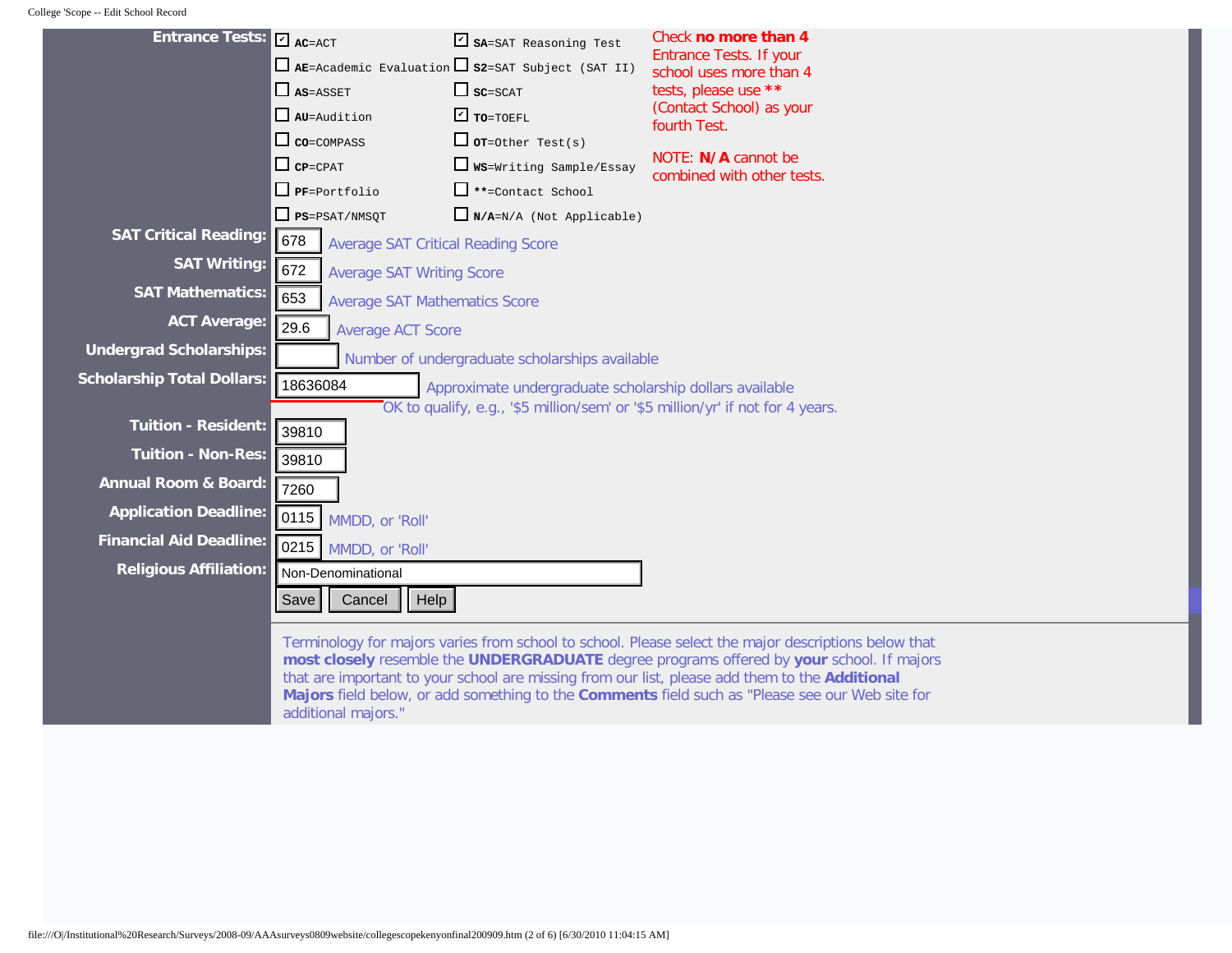| Undergraduate Majors: | <b>Agriculture</b>                                   | <b>History</b>                                           |
|-----------------------|------------------------------------------------------|----------------------------------------------------------|
|                       | $\Box$ Agricultural Production                       | □ History (General)                                      |
|                       | $\Box$ Animal Sciences                               | □ U.S. History                                           |
|                       | $\Box$ Applied Horticulture & Horticultural Business | Languages, Literatures, & Linguistics                    |
|                       | $\Box$ Plant Sciences                                | $\Box$ Languages, Literatures, & Linguistics             |
|                       | <b>Air Force ROTC</b>                                | American Sign Language (ASL)                             |
|                       | $\Box$ Air Force ROTC                                | $\boxdot$ Classics                                       |
|                       | <b>Architecture &amp; Planning</b>                   | □ East Asian Languages                                   |
|                       | $\Box$ Architecture & Planning                       | □ Germanic Languages                                     |
|                       | Area, Ethnic, Cultural, & Gender Studies             | $\Box$ Lang Interpretation & Translation                 |
|                       | Area, Ethnic, Cultural, & Gender Studies             | $\Box$ Linguistics                                       |
|                       | <b>Army ROTC</b>                                     |                                                          |
|                       | $\Box$ Army ROTC                                     | $\Box$ Native American Languages                         |
|                       | <b>Arts, Visual &amp; Performing</b>                 | $\Box$ Romance Languages                                 |
|                       | $\Box$ Dance                                         | □ Slavic, Baltic, & Albanian Lang.                       |
|                       | $\Box$ Design & Applied Arts                         | Law & Legal Studies                                      |
|                       | $\Box$ Fashion Design                                | Z Law & Legal Studies                                    |
|                       | □ Fine & Studio Art                                  | □ Prelaw Studies                                         |
|                       | $\Box$ Graphic Design                                | Liberal Arts & Sciences, General Studies, & Humanities   |
|                       | $\Box$ Music                                         | E Liberal Arts & Sciences, General Studies, & Humanities |
|                       | □ Theater Arts                                       | <b>Library Science</b>                                   |
|                       | <b>Biological &amp; Biomedical Science</b>           | $\Box$ Library Science<br><b>Math &amp; Statistics</b>   |
|                       | Biochemistry, Biophysics, & Molecular Biology        | □ Math & Statistics                                      |
|                       | □ Biology, General                                   | <b>Mechanic &amp; Repair Technologies</b>                |
|                       | $\Box$ Biomedical Technology                         | $\Box$ Mechanic & Repair Technologies                    |
|                       | $\Box$ Biotechnology                                 | <b>Military</b>                                          |
|                       | $\boxdot$ Botany                                     | $\Box$ Military                                          |
|                       |                                                      | Multi/Interdisciplinary Studies                          |
|                       | □ Cell Biology & Anatomical Sciences                 | □ Multi/Interdisciplinary Studies                        |
|                       | Ecology, Evolution, & Related Sciences               | $\square$ Marine Science                                 |
|                       | □ Environmental Biology                              | <b>Natural Resources &amp; Conservation</b>              |
|                       | <b>□</b> Genetics                                    | □ Natural Resources & Conservation                       |
|                       | $\Box$ Medical Microbiology and Bacteriology         | $\Box$ Forest Management                                 |
|                       | D Physiology, Pathology, & Related Sciences          | <b>Navy ROTC</b>                                         |
|                       | $\Box$ Zoology                                       | $\Box$ Navy ROTC                                         |
|                       | <b>Business</b>                                      | Parks, Recreation, & Fitness                             |
|                       | $\Box$ Accounting & Finance                          | $\Box$ Parks, Recreation, & Fitness                      |
|                       | $\Box$ Actuarial Science                             | <b>Personal &amp; Culinary Services</b>                  |
|                       | □ Business & Managerial Economics                    | $\Box$ Cosmetology & Related Services                    |
|                       | $\Box$ Business Communications                       | $\Box$ Culinary Arts & Related Services                  |
|                       | $\square$ Business Management & Administration       | Funeral Service & Mortuary Science                       |
|                       |                                                      |                                                          |

file:///O|/Institutional%20Research/Surveys/2008-09/AAAsurveys0809website/collegescopekenyonfinal200909.htm (3 of 6) [6/30/2010 11:04:15 AM]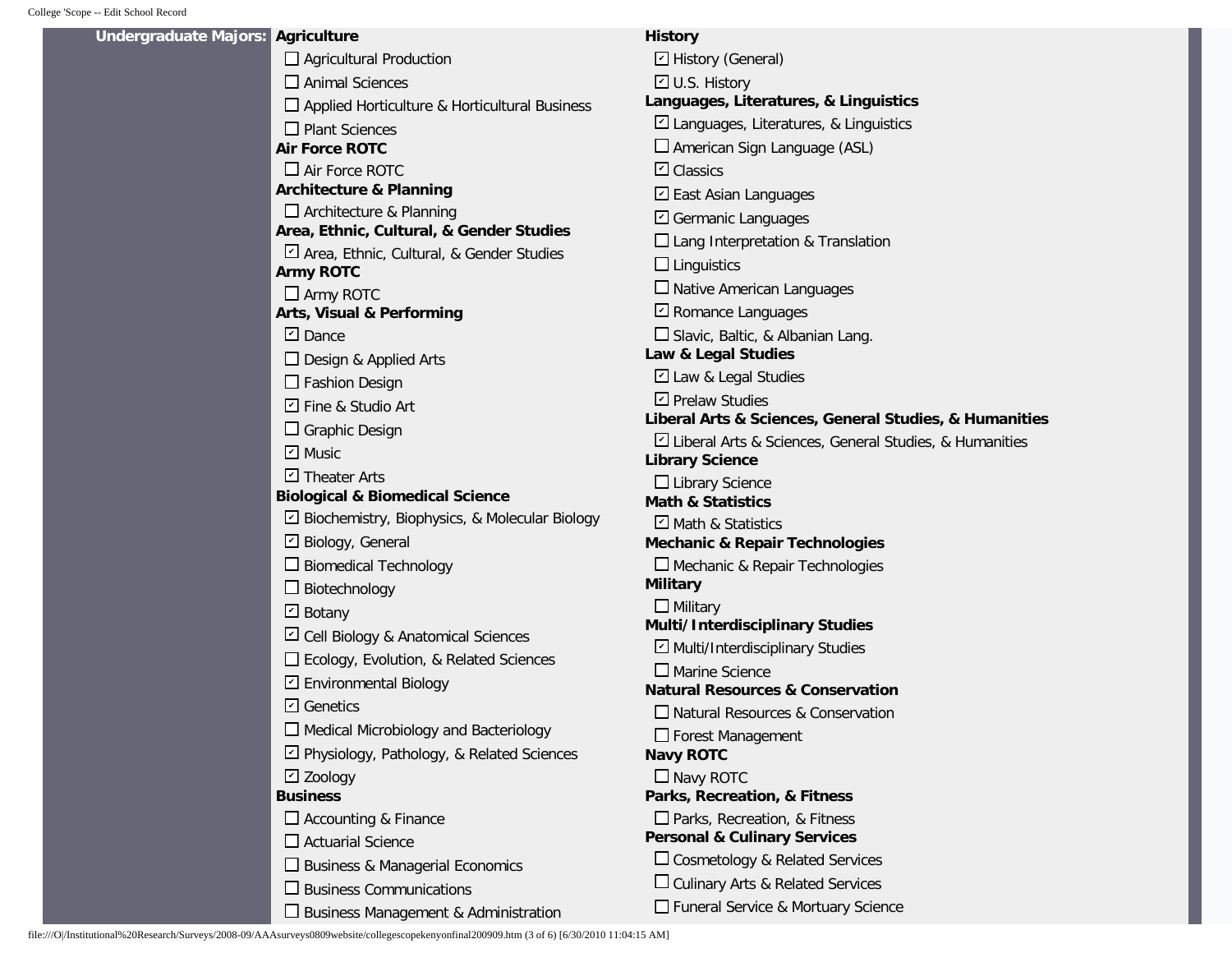| □ Business Support & Assistant Services        | <b>Philosophy &amp; Religion</b>                                               |
|------------------------------------------------|--------------------------------------------------------------------------------|
| $\Box$ Business, General                       | $\boxdot$ Philosophy & Religion                                                |
| Hotel & Motel Management                       | <b>Physical Sciences</b>                                                       |
| <b>Human Resources</b>                         | $\Box$ Astronomy                                                               |
| Insurance                                      | □ Atmospheric Science & Meteorology                                            |
| <b>International Business</b>                  | $\Box$ Chemical and Physical Oceanography                                      |
| Management Information Systems                 | $\boxdot$ Chemistry                                                            |
| Management Science                             | $\Box$ Geosciences                                                             |
| <b>Real Estate</b>                             | $\boxdot$ Physics                                                              |
| Restaurant & Food Services Management          | <b>Precision Production Trades</b>                                             |
| Sales and Marketing                            | $\Box$ Precision Production Trades<br><b>Psychology</b>                        |
| Tourism & Travel Management                    | $\boxdot$ Psychology                                                           |
| <b>Communication &amp; Journalism</b>          | □ Clinical Psychology                                                          |
| Communications & Journalism                    | □ Cognitive Psych. & Psycholinguistics                                         |
| Journalism                                     | Community Psychology                                                           |
| $\Box$ Radio & Television                      | $\Box$ Counseling Psychology                                                   |
| <b>Communications Technologies</b>             | □ Developmental Psychology                                                     |
| $\Box$ Communications Technologies             | $\Box$ Educational Psychology                                                  |
| □ Photographic, Film, & Video Technology       | □ Experimental Psychology                                                      |
| <b>Computer &amp; Information Sciences</b>     | $\Box$ Family Psychology                                                       |
| Computer & Information Sciences                |                                                                                |
| Artificial Intelligence & Robotics             | $\Box$ Forensic Psychology                                                     |
| $\Box$ Computer Science                        | $\Box$ Indust. & Org. Psychology                                               |
| <b>Construction Trades</b>                     | □ Psychobiology                                                                |
| $\Box$ Construction Trades<br><b>Education</b> | $\Box$ School Psychology                                                       |
| $\Box$ Education                               | $\Box$ Social Psychology<br><b>Public Administration &amp; Social Services</b> |
| Education Administration & Supervision         | □ Public Administration & Social Services                                      |
| Education, Specific Levels & Methods           | Community Organization & Advocacy                                              |
| Education, Specific Subject Areas              | $\Box$ Human Services                                                          |
| Physical Education Teaching & Coaching         | <b>Public Administration</b>                                                   |
| <b>Special Education</b>                       | $\Box$ Public Policy Analysis                                                  |
| Technology & Industrial Arts Education         | $\Box$ Social Work                                                             |
| Engineering                                    | <b>Science Technologies</b>                                                    |
| Engineering                                    | □ Biology & Biotech Lab Tech                                                   |
| <b>Engineering Technologies</b>                | $\Box$ Chemical Technology                                                     |
| $\Box$ Engineering Technologies                | $\Box$ Industrial Radiologic Technology                                        |
| Drafting & Design                              | $\Box$ Nuclear Technology                                                      |
| <b>Environmental Control Technologies</b>      | $\Box$ Science Technology                                                      |
| English Language & Literature                  |                                                                                |

file:///O|/Institutional%20Research/Surveys/2008-09/AAAsurveys0809website/collegescopekenyonfinal200909.htm (4 of 6) [6/30/2010 11:04:15 AM]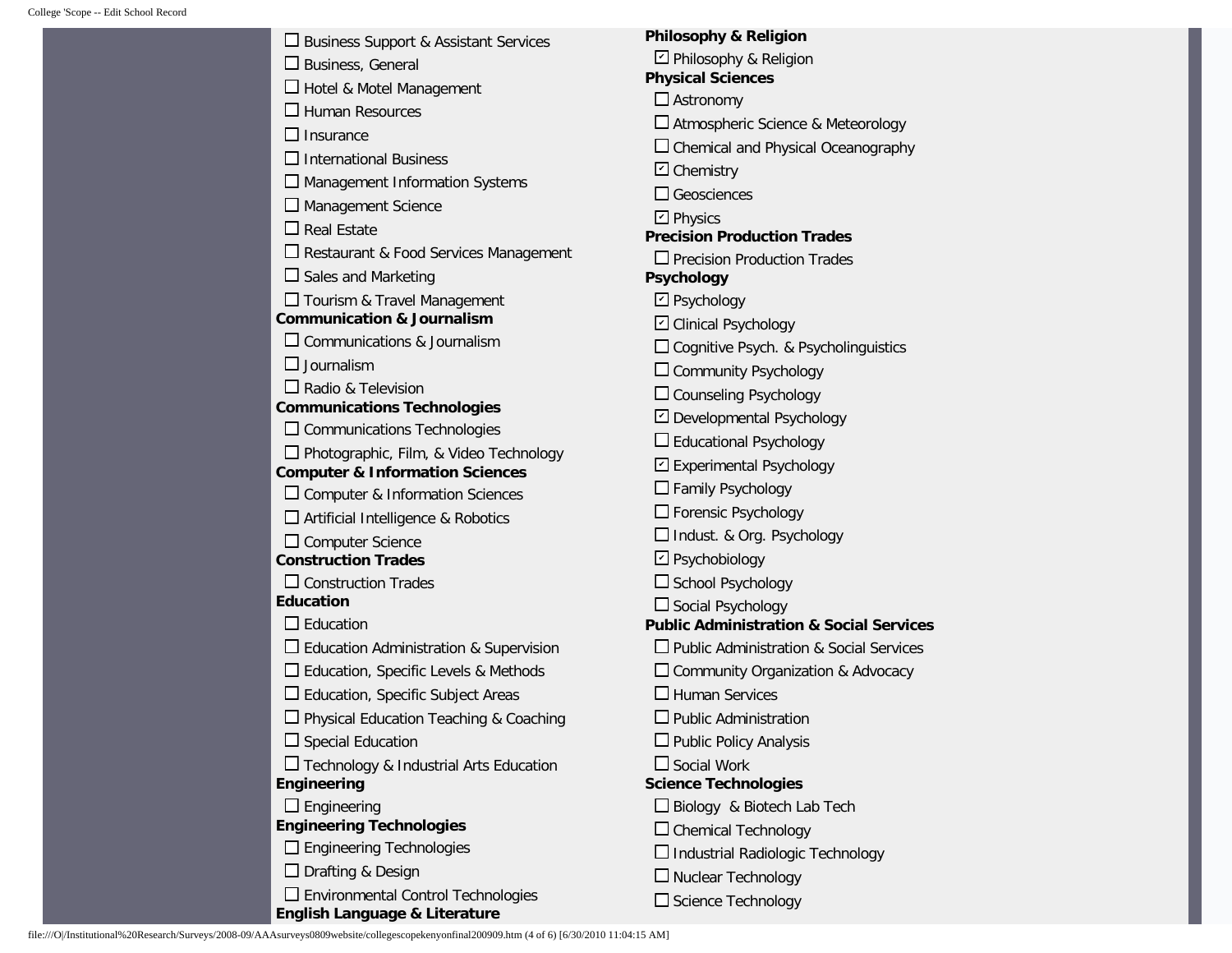| English Language & Literature                             | <b>Security and Protective Services</b>              |
|-----------------------------------------------------------|------------------------------------------------------|
| $\boxdot$ Creative Writing                                | $\Box$ Security and Protective Services              |
| 비 English                                                 | $\Box$ Corrections                                   |
| $\Box$ Speech & Rhetorical Studies                        | $\Box$ Criminal Justice                              |
| <b>Family &amp; Consumer Sciences</b>                     | $\Box$ Emerg Mgt/Homeland Security                   |
| □ Family & Consumer Sciences                              | □ Fire Protection & Safety Tech                      |
| $\Box$ Apparel & Textiles                                 | $\Box$ Forensic Science                              |
| □ Human Dev, Family Studies, & Child Care                 | $\Box$ Law Enforcement Administration                |
| <b>Health Professions &amp; Related Clinical Sciences</b> | $\Box$ Police Science                                |
| Allied Health & Med Assisting Svcs                        | <b>Social Sciences</b>                               |
| □ Allied Health Diagnosis, Intervention, & Treatment      | $\Box$ Social Sciences                               |
| $\Box$ Athletic Training                                  | □ Anthropology                                       |
| $\Box$ Chiropractic (DC)                                  | $\Box$ Archaeology                                   |
| $\Box$ Clinical Laboratory Science                        | $\Box$ Cartography                                   |
| $\Box$ Communication Disorders                            | $\Box$ Criminology                                   |
| $\Box$ Dental Assisting                                   | $\boxdot$ Economics                                  |
| $\Box$ Dental Hygiene                                     | $\Box$ Geography                                     |
| $\Box$ Dental Lab Tech                                    | □ Political Science & Government                     |
| Health & Medical Administration Services                  | □ Sociology                                          |
| $\Box$ Massage Therapy                                    | U.S. Government & Politics                           |
| Mental & Social Health Services                           | $\Box$ Urban Studies                                 |
| $\Box$ Nursing                                            | <b>Theological Studies &amp; Religious Vocations</b> |
| $\Box$ Occupational Therapy                               | □ Theological Studies & Religious Vocations          |
| $\Box$ Physical Therapy                                   | $\Box$ Bible Studies                                 |
| □ Predentistry                                            | $\Box$ Ministry                                      |
| $\Box$ Premedicine                                        | $\Box$ Religious Education                           |
| $\Box$ Prepharmacy                                        | $\Box$ Sacred Music                                  |
| □ Preveterinary Studies                                   | $\Box$ Theology                                      |
| $\Box$ Public Health                                      | □ Youth Ministry                                     |
| $\Box$ Rehabilitation & Therapy                           | <b>Transportation &amp; Materials Moving</b>         |
|                                                           | $\square$ Transportation & Materials Moving          |
| $\Box$ Speech-Lang Path & Audiology                       | $\Box$ Air Traffic Control                           |
| $\Box$ Speech-Lang Path Assistant                         | $\Box$ Air Transportation                            |
|                                                           | $\Box$ Aviation Management                           |
|                                                           | $\square$ Construction Equipment Operation           |
|                                                           | Merchant Marine Science                              |